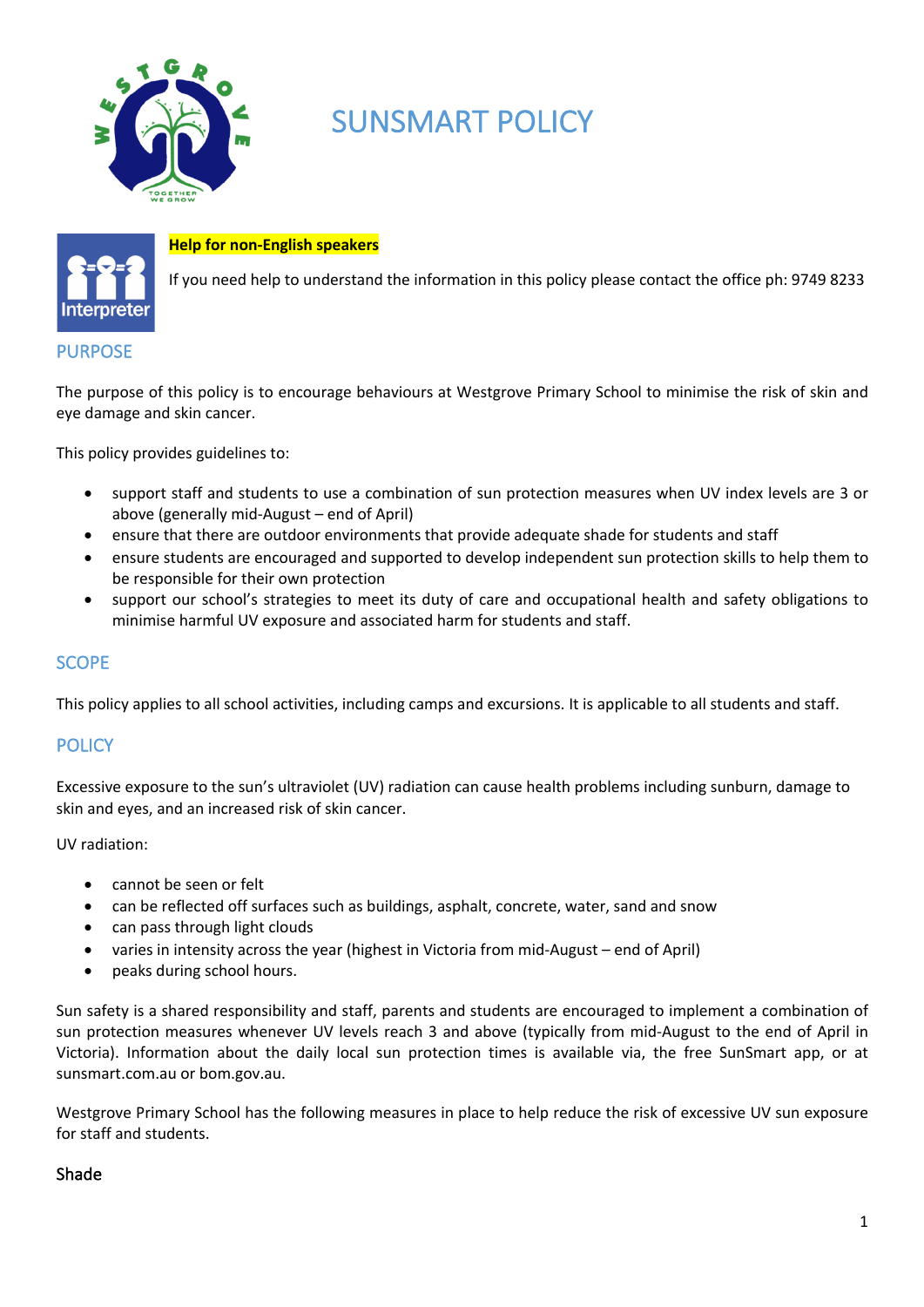Westgrove Primary School will provide sufficient options for shelter and trees to provide shade on school grounds, particularly in places such as:

- where students congregate for lunch
- outdoor lesson areas
- popular play areas
- assembly areas

When building works or grounds maintenance is conducted at Westgrove Primary School that may impact on the level of shading available to staff and students, a review of the shaded areas available will be conducted and further shading installed as appropriate.

## Sun protective uniform/clothing

Westgrove Primary School recommends that from mid-August to end of April, and whenever UV levels reach 3 and above, students come to school wearing sun-protective clothing such as:

- loose, cool, closely woven fabric
- shirts with a collar and/or high necklines
- tops with elbow length or long sleeves
- longer style shorts and skirts
- rash vests or t-shirts for outdoor swimming activities.

Westgrove Primary School's school uniform and dress code includes sun-protective clothing, including:

- shirts with a collar and/or high necklines
- tops with elbow length or long sleeves
- longer style shorts and skirts
- a sun protection hat that shades the face, neck and ears for all outdoor activities

Hats may also be worn for all outdoor activities outside of the August to April time period, by parent or student choice.

Students are required to wear a school hat or another hat style that protects the face, neck and ears when outdoors, for example broad-brimmed, legionnaire or bucket. Students who are not wearing appropriate protective clothing or a hat may be asked to play in the shade or in a suitable area protected from the sun.

#### Sunscreen

Westgrove Primary School encourages all staff and students to apply SPF30 (or higher) broad-spectrum, waterresistant sunscreen daily whenever UV levels reach 3 and above. Sunscreen should be applied at least 20 minutes before going outdoors, and reapplied every two hours according to manufacturer's instructions.

Staff and families should role model SunSmart behaviour and are encouraged to apply SPF 30 (or higher) broadspectrum, water-resistant sunscreen when outside.

#### **Curriculum**

Students at our school are encouraged to make healthy choices and are supported to understand the benefits and risks of sun exposure. Westgrove Primary School will address sun and UV safety education as part of Health & PE curriculum.

Staff are encouraged to access resources, tools, and professional learning to enhance their knowledge and capacity to promote sun smart behaviour across the school community.